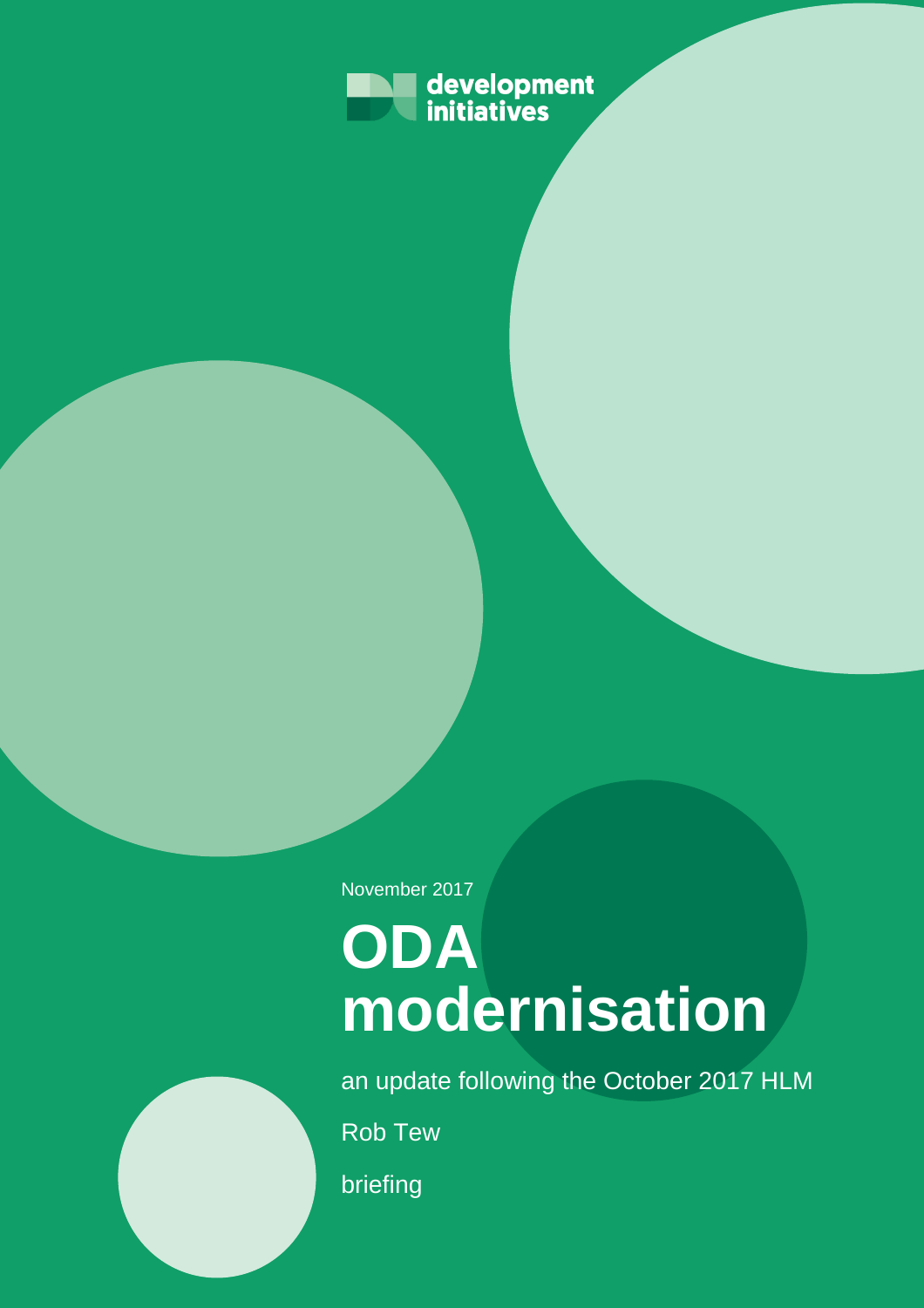# **Background**

In September, Development Initiatives (DI) published a [background paper](http://devinit.org/post/oda-modernisation-background-paper-changing-rules-aid/) outlining the various components of ODA modernisation. 1 Since then, more details have been published by the OECD Development Assistance Committee (DAC) on some aspects of ODA modernisation. The October high-level meeting (HLM) of the DAC has also addressed some of these issues. The results of the discussions at the HLM are outlined in their *[official communiqué.](http://www.oecd.org/dac/DAC-HLM-2017-Communique.pdf)*<sup>2</sup>

This document provides an update to our earlier background paper. It focuses on developments in five areas:

- 1. Private-sector instruments (PSIs)
- 2. Blended finance principles
- 3. The reporting of in-donor refugee costs (IDRCs)
- 4. The publication of the ODA casebook on conflict, peace and security activities
- 5. The possibility of reinstating countries to the ODA-eligible list.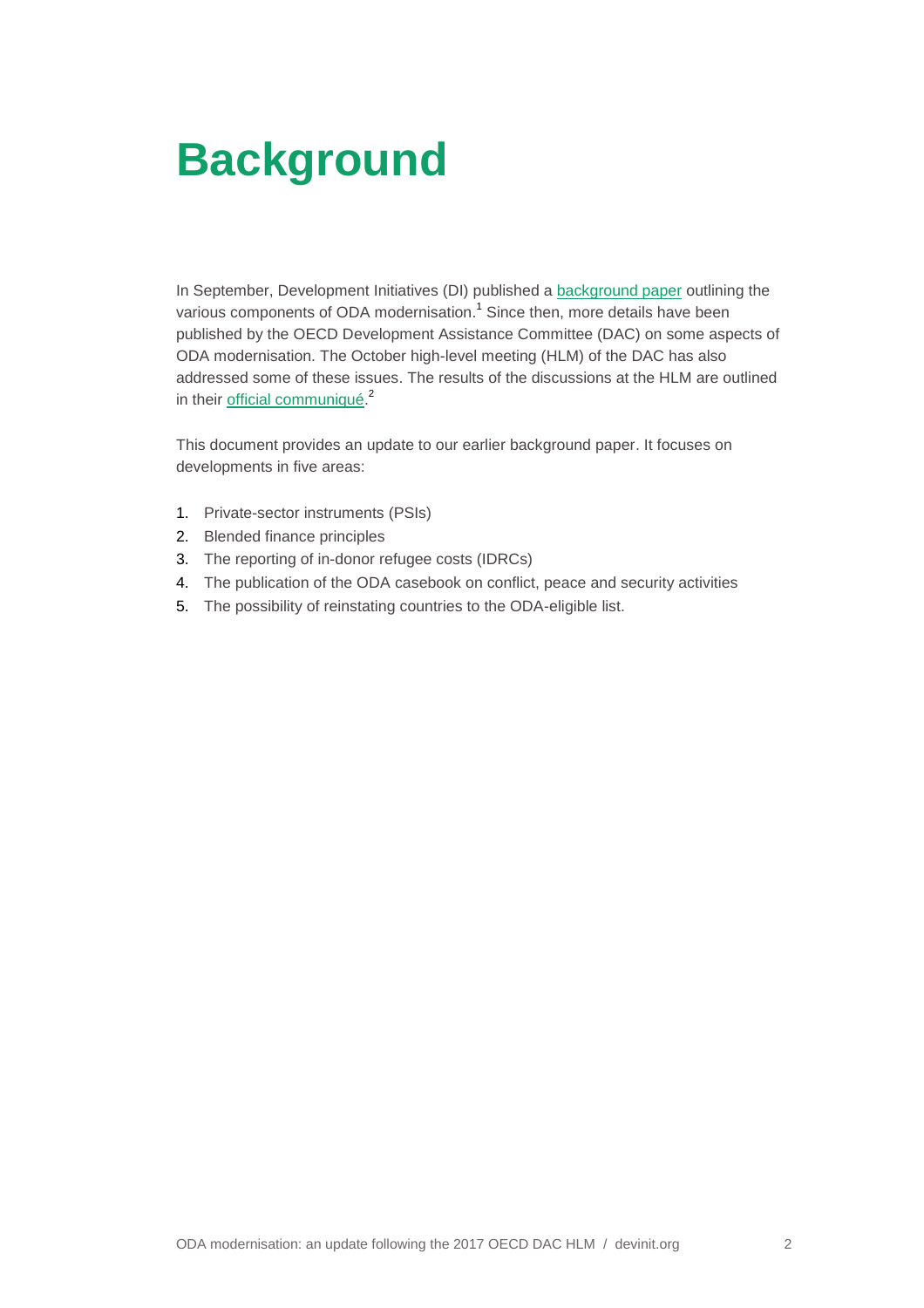# **Private-sector instruments**

#### The DAC moves forward with reporting, despite lack of clear agreed rules

The October HLM was intended to provide an agreement on the rules around counting additional forms of investment in the private sector within ODA. OECD DAC members already invest in the private sector of developing countries, typically through development finance institutions (DFIs) – organisations set up by the donors specifically to make and manage such investments. However, much of this support to the private sector was not eligible to be counted as ODA. In order to incentivise greater support for the private sector in developing countries, [the DAC agreed](http://www.oecd.org/dac/financing-sustainable-development/HLM-PSI.pdf) in 2016 that, in future, more investments in private-sector development would be allowed to be counted as  $ODA.^3$  These became known as private-sector instruments (PSIs).

In draft proposals (summarised in our previous paper)<sup>4</sup> the DAC had proposed two ways in which donors could count their support to the private sector as ODA – known as the institutional approach and the instrument approach. Donors could count either capital funds passed to a DFI as ODA (the institutional approach) or they could count the grant element percentage of the investments made by the DFI in developing countries as ODA (the instrument approach).

At the October HLM, the DAC was unable to secure agreement on the proposed PSI rules. Disagreement centred on the level of reference rate that should be used to calculate the grant element of PSIs. There was also disagreement on whether PSIs counted as ODA should be subject to a threshold (i.e. a minimum level of grant element, below which a PSI investment would not count as ODA). The communiqué following the October HLM contained the statement: "We note that at this stage we were not able to conclude in the spirit of consensus our negotiation."

However, it appears that the DAC members will be permitted to continue reporting PSIs as ODA – despite the fact that specific reporting rules have not been agreed. The communiqué continues:

*"Pending an agreement on the Implementation details of all the PSI principles, the donor effort may be measured either at the point of transfer of funds to a vehicle providing PSI to developing countries or for each PSI transaction between the vehicle and the private enterprise or institution in the partner country. We clarify that this relates to PSI that are development-oriented."*

At time of writing there is no clear guidance as to how, given the lack of agreement on the reporting rules, donors will report PSIs as ODA. This situation leaves us with a number of unanswered questions:

• In the absence of agreement on the calculation of grant element, will donors wishing to use the instrument method report their PSI ODA on a cashflow basis new investments from DFIs minus proceeds from the sale of investments? This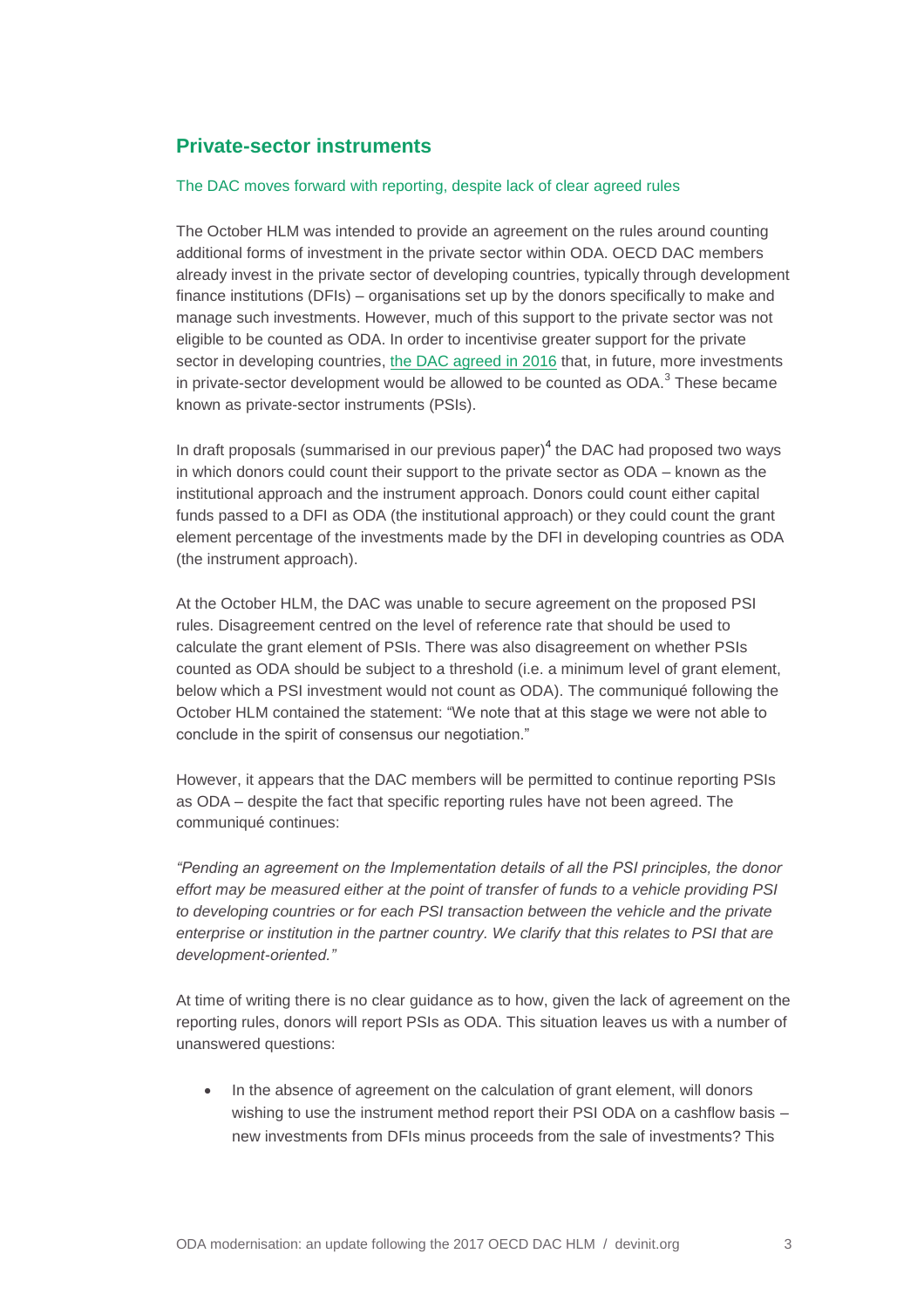will make ODA on PSI loans inconsistent with ODA on sovereign loans as these, in future, will be counted in ODA using a grant-element basis.

- Will guarantees be allowable as ODA? One possibility is for donors to be allowed to count the full face value of guarantees that are called in – in the event of a borrower defaulting on a loan covered by a guarantee. However, this approach to guarantees has been previously rejected on the grounds that it, in effect, rewarded bad investment decisions.
- Will donors be allowed to count recapitalisation of their DFIs as ODA even if those DFIs have not had their developmental impact assessed by the DAC (the process set out in the draft proposals)? In 2015 the UK and Belgium started to count funding to their DFIs as ODA in anticipation of the rule changes. The assumption (in the absence of information to the contrary) is that these ODA items previously reported will be allowed to remain in the data, and this approach may be continued for future reporting.

Commentators, including DI,<sup>5</sup> have raised questions about the possible impacts on the transparency, consistency and quality of ODA reported under the approach the DAC has set out. The next steps the DAC will take to establish reporting systems on PSI are unclear. It is currently not possible to assess the impacts of the reporting of PSIs on global ODA levels or the ODA of individual donors.

# **Blended finance principles**

## The international community may need to help shape future implementation and monitoring

At the HLM, the DAC adopted a new set of principles that provide high-level policy guidance on the use of blended finance for development.<sup>6</sup> These were prepared by the OECD with the inputs of a multi-stakeholder Senior Advisory Group.

There are five principles, each one comprising three or four sub-principles:

- Anchor blended finance use to a development rationale:
	- o use development finance in blended finance as a driver to maximise development outcomes and impact
	- o define development objectives and expected results as the basis for deploying development finance
	- o demonstrate a commitment to high quality.
- Design blended finance to increase the mobilisation of commercial finance:
	- o ensure additionality for crowding in commercial finance
	- o seek leverage based on context and conditions
	- o deploy blended finance to address market failures, while minimising the use of concessionality
	- o focus on commercial sustainability.
- Tailor blended finance to local context:
	- o support local development priorities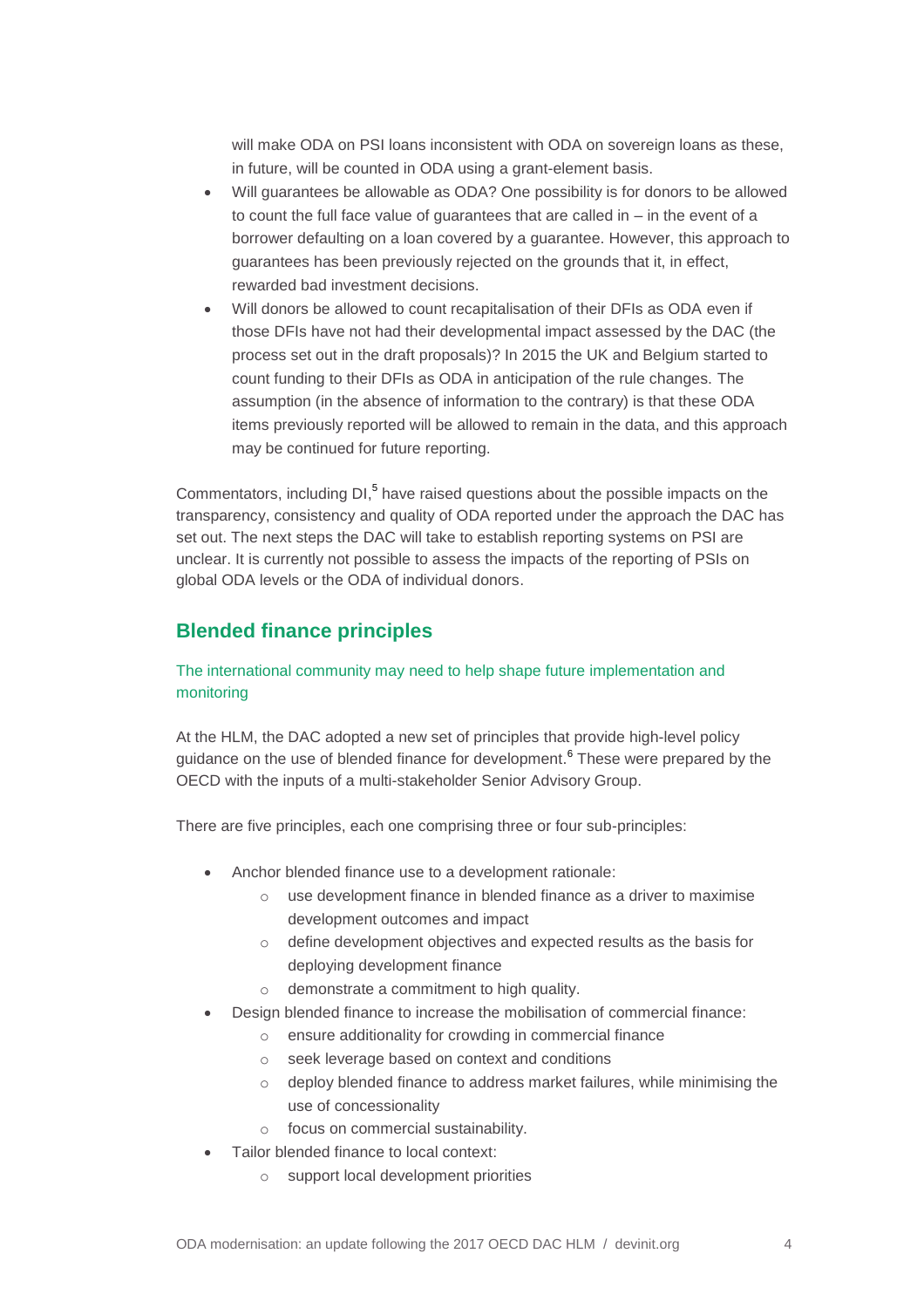- o ensure consistency of blended finance with the aim of local financial market development
- o use blended finance alongside efforts to promote a sound enabling environment.
- Focus on effective partnering for blended finance:
	- o enable each party to engage on the basis of their mandate and obligation, while respecting the other's mandate
	- o allocate risks in a targeted, balanced and sustainable manner
	- o aim for scalability.
- Monitor blended finance for transparency and results:
	- o agree on performance and result metrics from the start
	- o track financial flows, commercial performance and development results
	- o dedicate appropriate resources for monitoring and evaluation
	- o ensure public transparency and accountability on blended finance operations.

The development of policy principles for blending by the DAC as a group is fairly significant, as most DAC donors have not published blended finance policies or strategies to date. The DAC also notes that guidance will be developed to help donors in their implementation of the principles, which presently lack detail; it is not yet clear exactly how this guidance will be developed, or how stakeholders may be able to contribute to its development.

The principles have been adopted in parallel with the DAC's agreement to allow donors to use ODA for PSIs. Many of the instruments used to fund PSIs will be captured by the blended finance definition used by the DAC. The DAC did not, however, commit to systematic monitoring of blended finance at an institutional level, or make a direct link between reporting of PSI and the principles. They did commit to advance their work on blended finance "with other fora and organisations such as the United Nations, Multilateral Development Banks, G7 and G20.*"*

## **In-donor refugee costs**

#### New guidance to support consistency in donor reporting

The HLM approved revised guidelines for reporting in-donor refugee costs (IDRCs) – these guidelines were prepared by the Temporary Working Group on Refugees and Migration following extensive consultation with DAC members. The previous reporting directives were comparatively brief and lacking in detail. As a result, different donors adopted inconsistent approaches to the reporting of IDRCs in ODA.<sup>7</sup> This issue had become high profile in advance of the HLM, as public attention has turned to the increase in IDRCs as a proportion of ODA in recent years.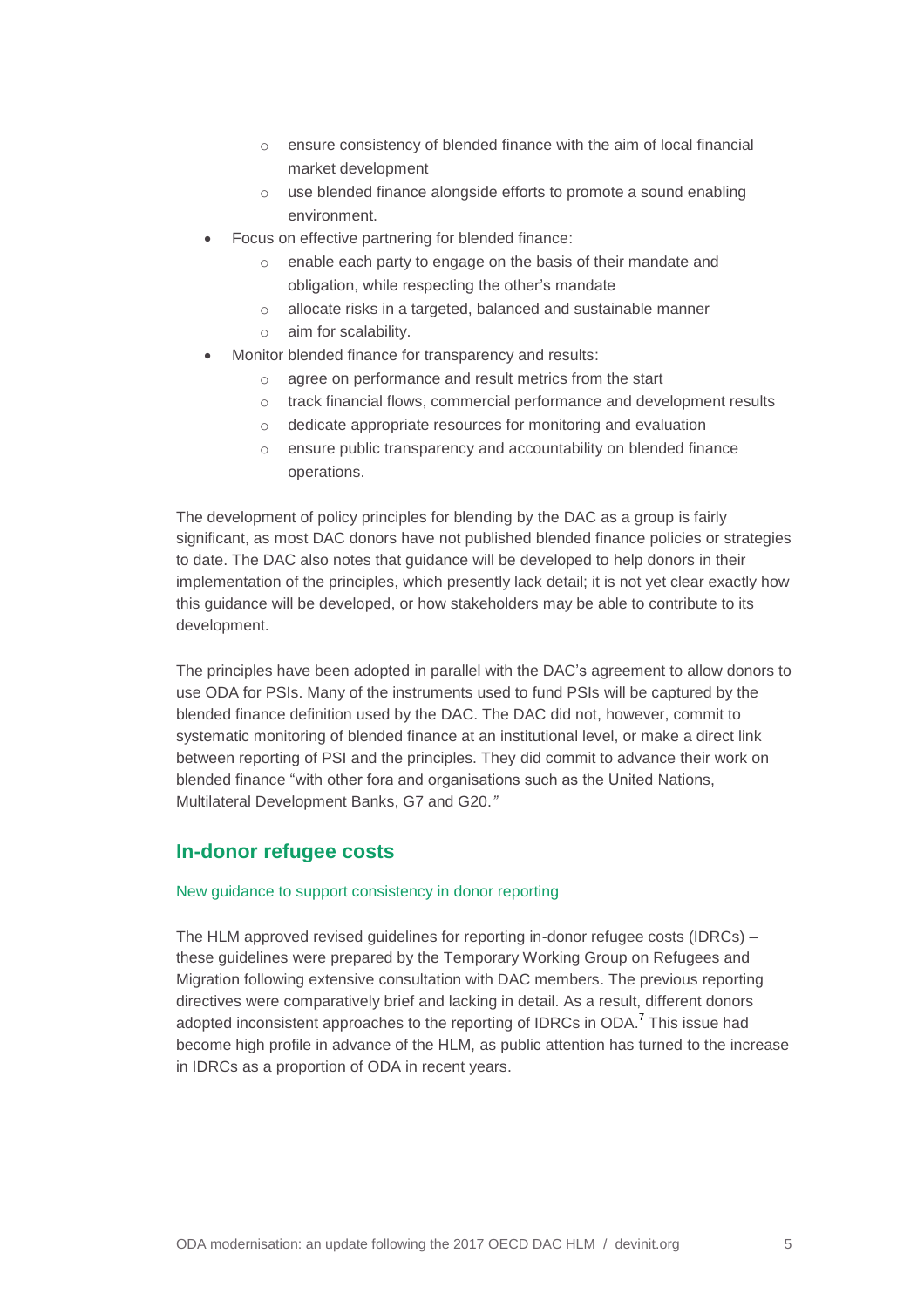160 JS\$ billions, constant 2015 prices **US\$ billions, constant 2015 prices** 140 15 12 Refugee 120 costs 100 80 ■Net ODA excluding 98 110 111 117 116 <sub>111</sub> 118 118 119 <sup>128</sup> 60 refugee costs40 20 0 2007 2008 2009 2010 2011 2012 2013 2014 2015 2016



Source: OECD DAC: DAC1, accessed 11 April 2017

The new guidelines seek to improve consistency and transparency in the reporting of IDRCs, focusing on a number of key areas:

- the definition of refugees
- the 12-month period of time for which spending on refugees is allowed to be counted as ODA
- the eligibility of specific cost items for inclusion in ODA
- safeguards around donors' methodologies, including additional reporting requirements.

#### **The definition of refugees**

The new guidelines define a number of categories of refugee – recognised refugee; beneficiary of international protection; a person granted temporary or subsidiary protection; and asylum seekers – which are eligible for IDRCs to be reported as ODA. Crucially, two categories – 'rejected asylum seekers' and 'in-transit refugees' – are singled out as *not* falling under the definition of 'refugee' for the purposes of ODA reporting. This is notable as, currently, many donors include spending on rejected asylum seekers in their IDRCs reported as ODA.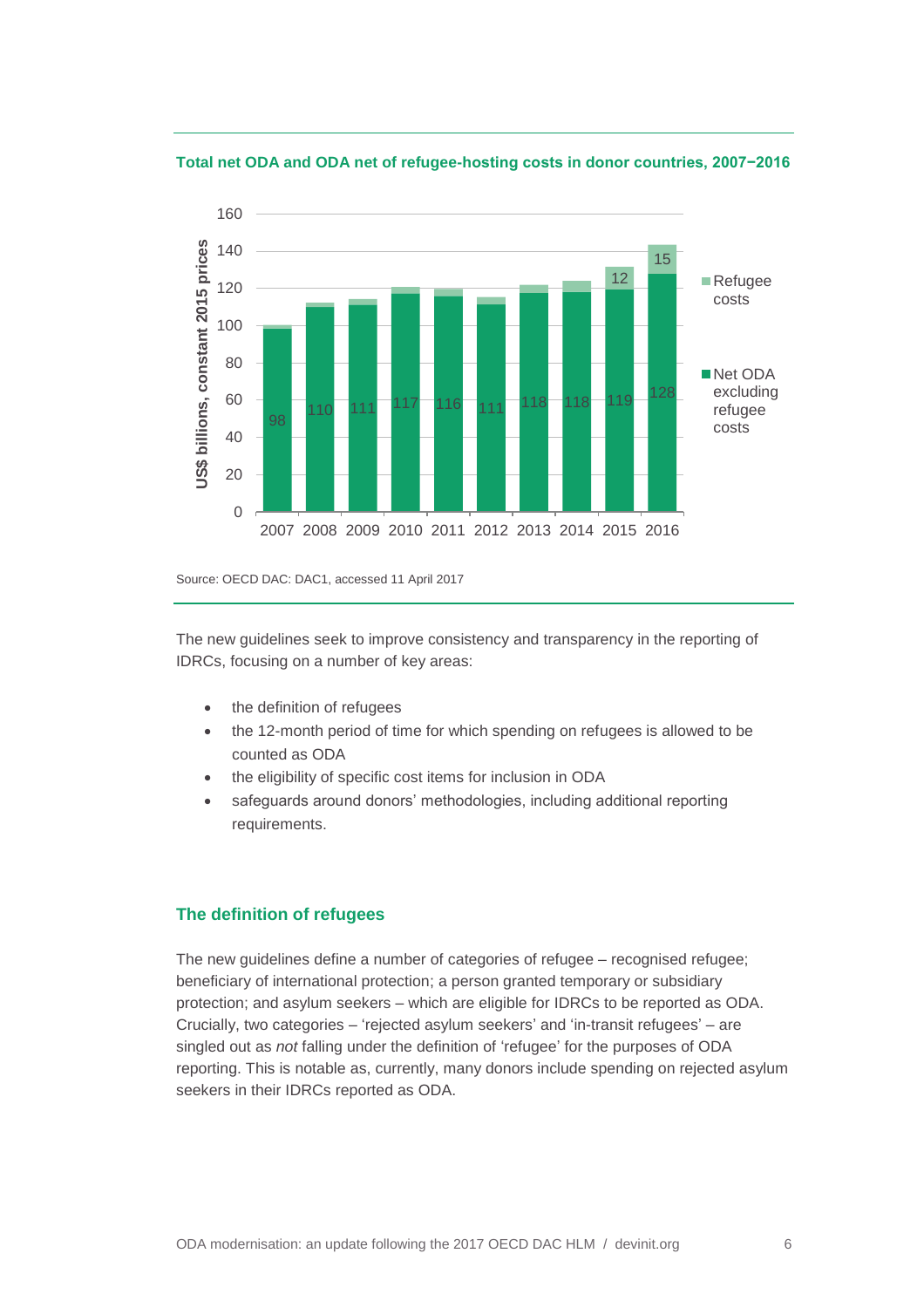#### **The 12-month period**

Donors have always been able to count IDRCs spent on refugees for a 12-month period. Most donors count this 12-month period as beginning when a refugee arrives or applies for asylum. However three donors – Canada, Germany and the US – count this 12-month period as commencing at the point when a decision has been made on a refugee's asylum status. The new guidelines state that: "The 12-month rule applies from the date of the application for asylum, or, alternatively, the date of entry into a country". This means that Canada, Germany and the US will need to alter the way in which they report IDRCs.

## **Specific cost items**

The new guidelines identify a number of specific types of spending that can be reported as IDCRs for ODA purposes, including such items as food, shelter, education, healthcare and language training, but also "voluntary repatriation of refugees to a developing country during first twelve months", "transport to, and within, the host country in the case of resettlement programmes", the "rescue of refugees at sea (when it is the main purpose of the operation)" and overheads attached to supporting refugees.

Also, some categories of IDRC are to be explicitly excluded from ODA:

- Promotion of the integration of refugees into the economy of the donor country through tertiary education, vocational training, skills development, job programmes, wage subsidies, etc.
- Construction costs of refugee accommodation.
- Processing of asylum applications.
- Policing and border patrol, including air and coast guard patrols, whose main purpose is the control of borders rather than the rescue of refugees.
- Security screening.
- Counter-trafficking operations and costs for detention.
- Costs incurred for asylum-seekers undergoing 'fast-track' procedures in detention centres or any facility in which the right to freedom of movement is denied.
- Voluntary repatriation of refugees to a developing country after first twelve months.
- Costs for return of rejected asylum-seekers.
- Resettlement of refugees to another donor country.
- Forcible measures to repatriate refugees.

It is not yet possible to ascertain what impact this clarification of the types of allowable spending will have on donors' IDRC reporting. The current data on IDRCs is reported as an aggregate figure and gives no indication as to whether any donors are reporting categories of spending that are excluded under the new guidelines, or not reporting expenditure that is allowable.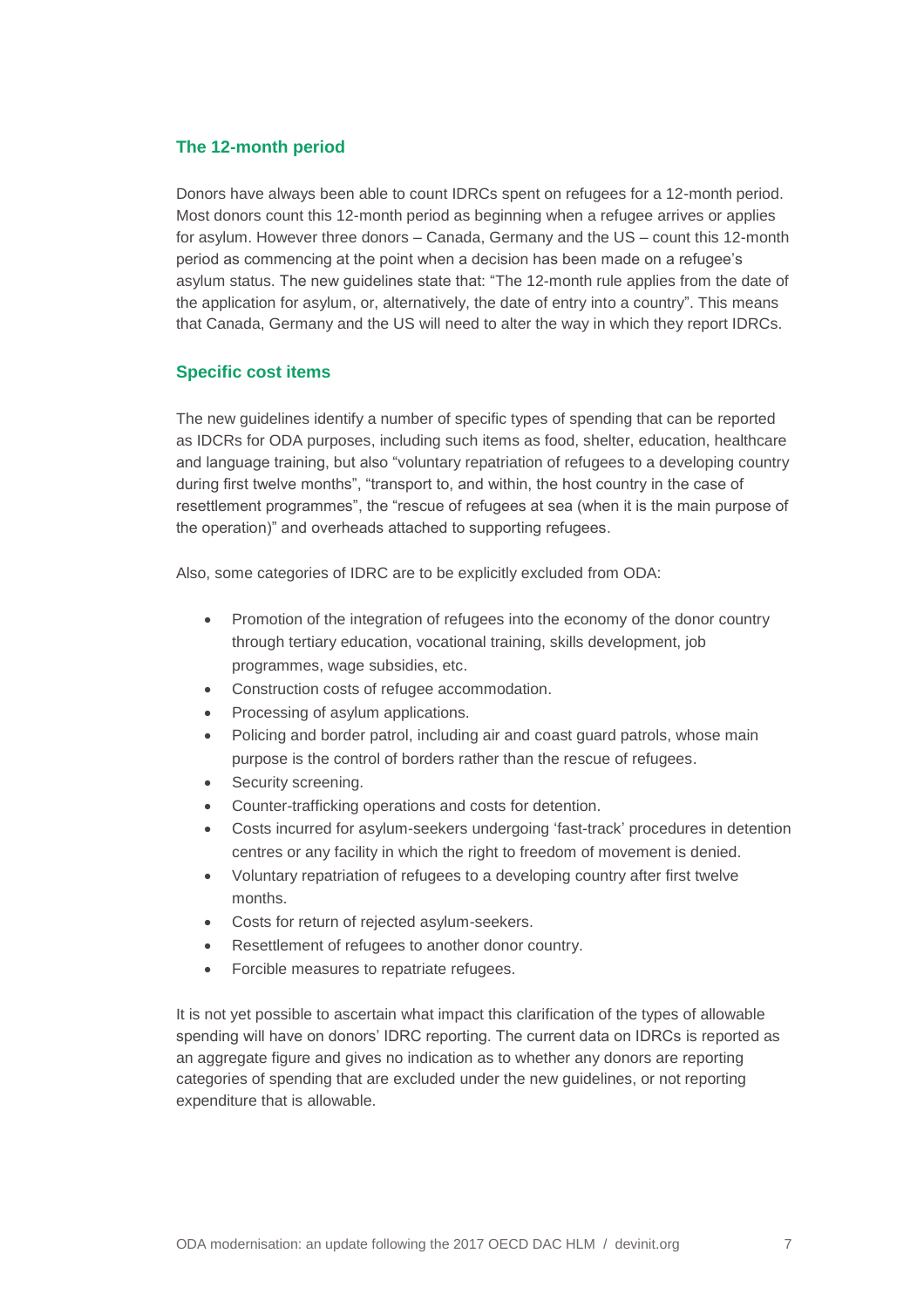#### **Methodologies: new safeguards for consistency**

Finally, the new guidelines set a number of principles for donors to follow that are intended to ensure maximum consistency across their reporting of IDRCs:

- Donors should share the model used to assess costs with the DAC secretariat.
- Only direct costs should be reported donors should not use imputations.
- Reporting should ideally be based on costs for individual refugees only if national reporting systems do not support this should donors use methodologies that rely on estimating the ODA-eligible share of annual expenditures.
- Donors should improve transparency by providing disaggregated data on the type of spending and the category of refugees receiving that spending.

# **Peace and security**

#### Greater clarity needed on what security activities are 'developmental'

Just prior to the October HLM, the DAC published its new ODA casebook on conflict, peace and security activities.<sup>8</sup> The casebook provides case studies to demonstrate how the rules agreed on peace and security at the 2016 DAC HLM can be applied in practice. This provides a resource for donors and implementing agencies that will contribute to greater consistency and comparability in donor reporting. For example, it provides clear examples of the types of training for partner-country military that can be reported as ODA, as per the lists outlined in the reporting directives.<sup>9</sup>

This is a clear step towards strengthened and standardised reporting on peace and security. However, as DI has outlined in more detail elsewhere,<sup>10</sup> there is a need for greater clarity: some rules are still open to interpretation. As a result, there is a risk that the agreed rules may result in some donors diverting resources away from activities with a greater development and poverty-reduction focus in favour of activities that align to national security and political priorities. Examples of areas that need clarification include:

- Some cases are deemed ODA eligible on the basis that the 'purpose is civilian' or the project provides a 'development service'. Parameters determining the types of activities and anticipated civilian/development-related outcomes that fall within these categories should be set.
- Terms used in the reporting rules (such as 'non-lethal weapons' and 'routine police activities' in regard to supporting partner-country police) would benefit from further detail and definition. This would ensure that, for example, training and use of non-lethal pain-inducing weapons (such as tear gas) and law enforcement activities that cause physical or mental harm to citizens are excluded from ODA. It is generally assumed that ODA cannot be used for such activities, although this is open to interpretation by donors. Clear guidelines on this are urgently needed in the current definition of ODA.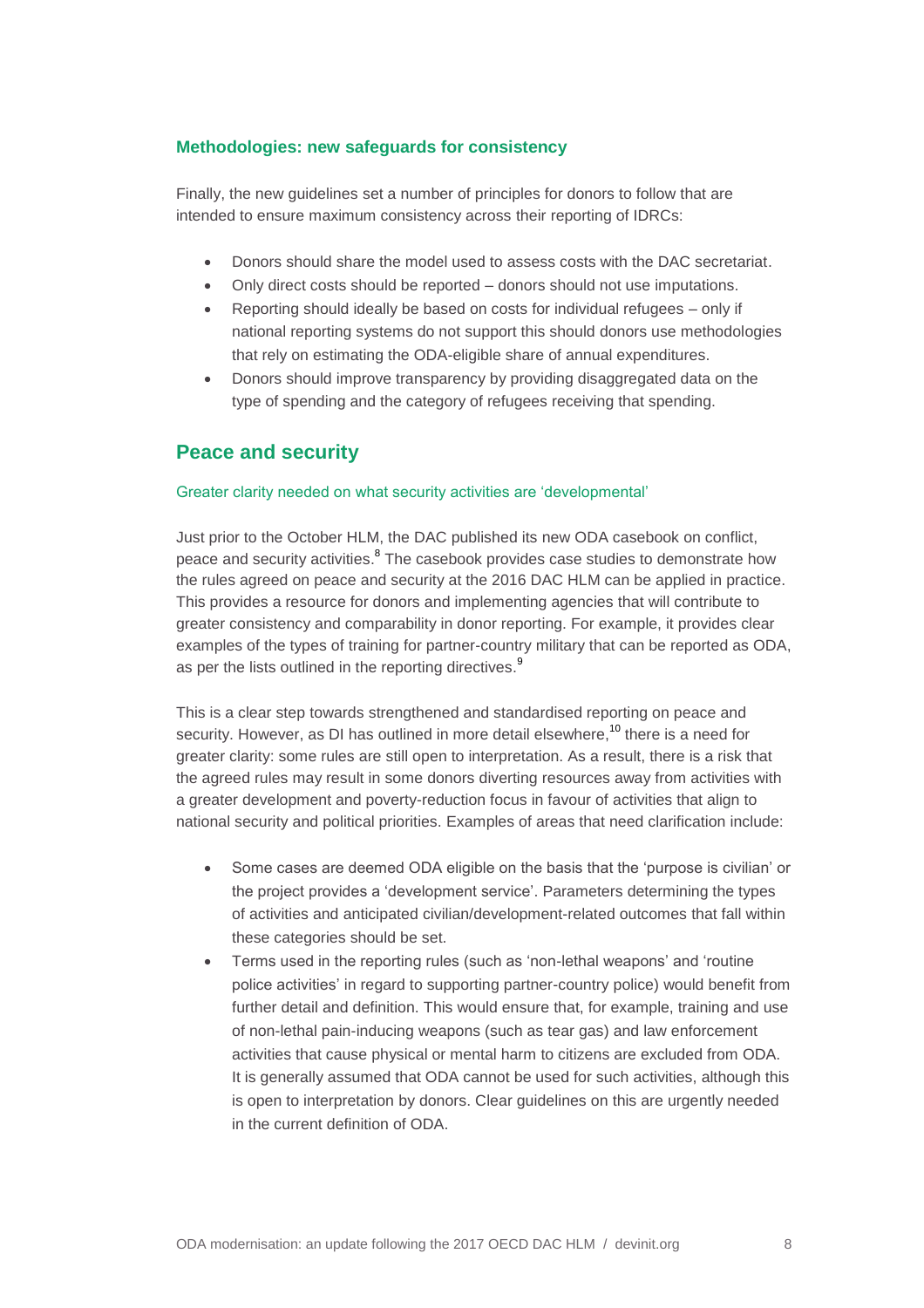The rules say that training in intelligence gathering on political activities cannot be counted as ODA, but that some data collection for development purposes or preventative or investigatory activities seeking to uphold the rule of law or counter transnational crime *can* be counted. More explanation is required to clarify the types of intelligence activities that are considered 'development focused', and can be reported as ODA.

# **Reinstatement of countries that have graduated from ODAeligible status**

Changing the approach to countries that are no longer eligible for ODA, but which suffer a natural disaster or economic shock

To be counted as ODA, developmental or humanitarian spending must be for the benefit of countries or territories that are on the DAC's list of ODA recipients. If a country or territory achieves high-income status for three consecutive years, it is removed from this list.

The recent hurricanes in the Caribbean caused a great deal of damage in a number of places that were formerly ODA recipients, but have been removed from the list of ODAeligible countries due to their level of per capita income. This led to calls for some of the affected territories (such as the British Virgin Islands) to be temporarily reinstated to the list of ODA-eligible countries, so that funding for post-hurricane reconstruction could be counted as ODA.

The HLM decided against reinstating any specific countries or territories to the list at this stage. However, the potential was recognised for a country to drop back below highincome status in the face of a natural disaster or economic shock. The HLM communiqué admitted that: "there are currently no rules, nor precedents under the current methodology, for reinstating on the DAC List a country or territory that has graduated and later suffers a persistent drop in its per capita income below the World Bank high-income threshold."

The HLM therefore agreed to move to address this situation through two initiatives:

- The DAC secretariat will develop evidence-based proposals for the reinstatement of countries or territories in the event of them falling back below the high-income threshold.
- The DAC will also establish a process to examine short-term financing mechanisms available to respond to catastrophic humanitarian crises in recently graduated high-income countries.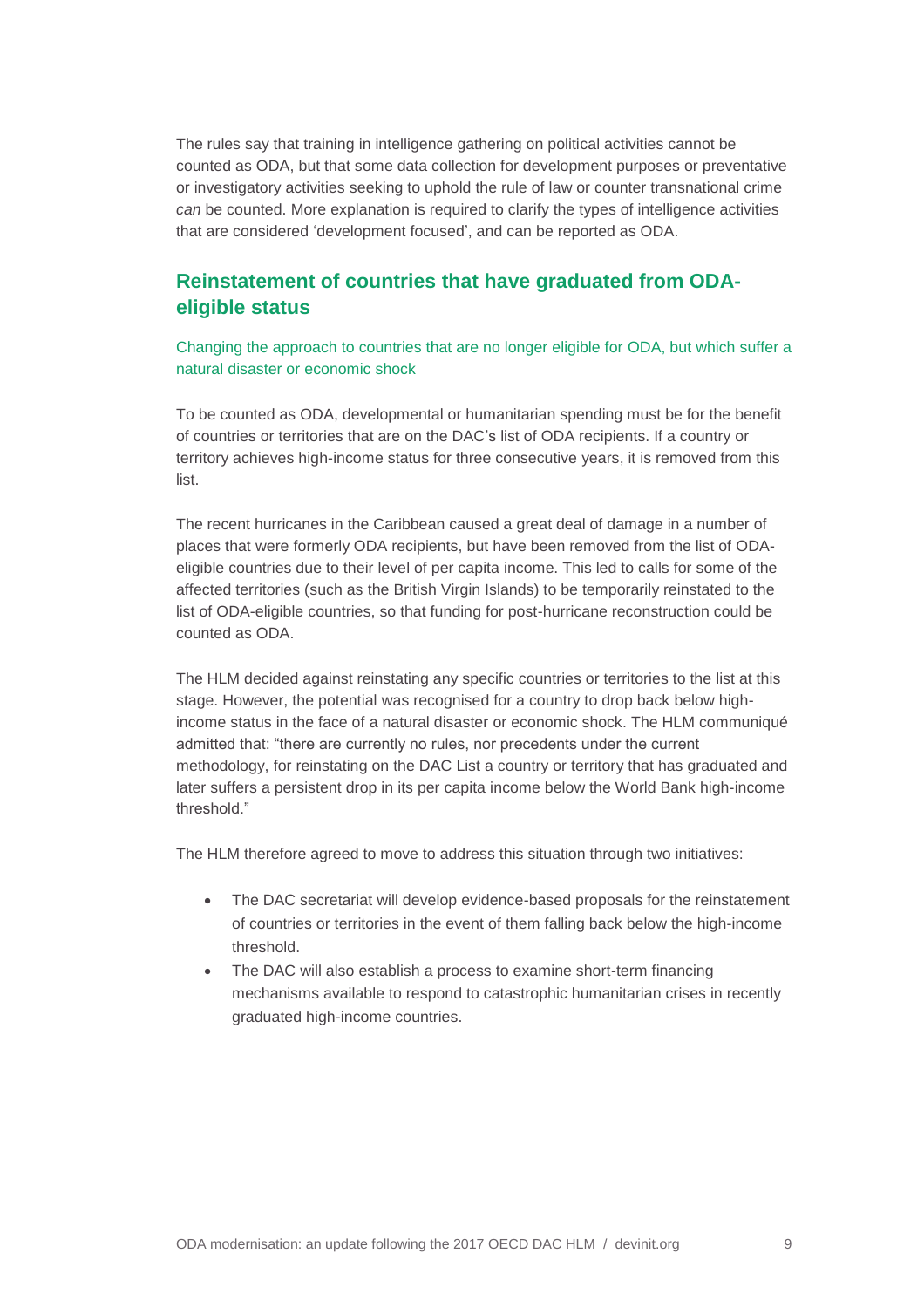# **Endnotes**

1 Development Initiatives, 2017. *ODA modernisation*. Available at: http://devinit.org/post/oda-modernisationbackground-paper-changing-rules-aid/

2 DAC High Level communiqué, 31 October 2017. Available at: <http://www.oecd.org/dac/dachighlevelmeeting2017.htm>

3 OECD DAC, 2016. *Private Sector Instruments in DAC Statistics*. Available at:

<http://www.oecd.org/dac/financing-sustainable-development/HLM-PSI.pdf>

4 See note 1

5 Rob Tew, 3 November 2017. 'What next for private sector instruments'? Available at

http://devinit.org/post/next-private-sector-instruments/

6 Cordelia Lonsdale, 6 November 2017. 'New Principles for DAC Donors on blended finance'. Available at [http://devinit.org/post/new-principles-dac-donors-blended-finance-commit-increasing-transparency](http://devinit.org/post/new-principles-dac-donors-blended-finance-commit-increasing-transparency-accountability-development-impacts/)[accountability-development-impacts/.](http://devinit.org/post/new-principles-dac-donors-blended-finance-commit-increasing-transparency-accountability-development-impacts/) A preface in a separate OECD document defines blended finance as "the strategic use of development finance for the mobilisation of additional finance towards the SDGs in developing countries", with 'additional finance' referring primarily to commercial finance (there is not yet a single accepted definition of blended finance in international development policy dialogue and we understand different DAC members have been using the term differently). The OECD's definition is fairly broad.

7 OECD 2016. *ODA reporting of in-donor country refugee costs – Members' methodologies for calculating costs*. Available at: http://www.oecd.org/dac/financing-sustainable-development/refugee-costs-oda.htm 8 *ODA casebook on conflict, peace and security activities*. Available at:

[http://www.oecd.org/officialdocuments/publicdisplaydocumentpdf/?cote=DCD/DAC\(2017\)22/FINAL&docLangua](http://www.oecd.org/officialdocuments/publicdisplaydocumentpdf/?cote=DCD/DAC(2017)22/FINAL&docLanguage=En) [ge=En](http://www.oecd.org/officialdocuments/publicdisplaydocumentpdf/?cote=DCD/DAC(2017)22/FINAL&docLanguage=En)

9 OECD 2016, *Converged statistical reporting directives for the creditor reporting system (CRS) and the annual DAC questionnaire* (paragraphs 95–119). Available at: http://www.oecd.org/dac/financing-sustainabledevelopment/development-finance-standards/

10 Sarah Dalrymple, 9 November 2017. 'Revised ODA casebook on conflict, peace and security: A useful resource but falls short of providing practical guidance on what activities can and cannot be counted as aid'. Available at[: http://devinit.org/post/the-revised-oda-casebook/](http://devinit.org/post/the-revised-oda-casebook/)